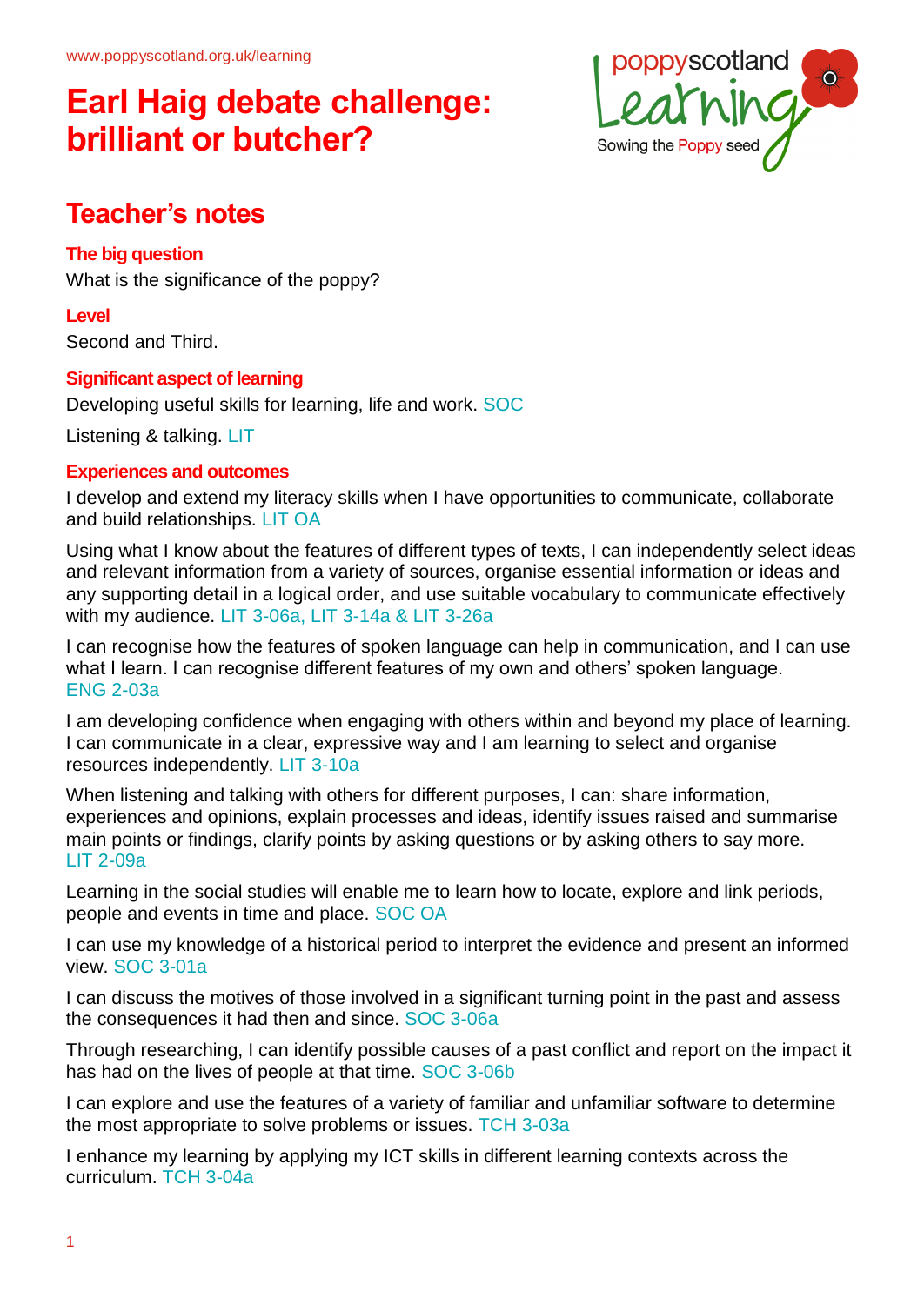

#### **Introduction**

Debate is now widely used in History and English classrooms not only as part of the course but to stimulate interest and active learning in any particular topic.

One way to increase participation is to add a competitive element to the debate and also to selfevaluate. Self-evaluation can take a simple form like the points grid below or can be more specific looking at clarity of thought, clear speaking, ability to respond to questions, etc.

#### **Sample marking grid**

- 5 points = all criteria met and "WOW" factor
- 4 points = all criteria met satisfactorily
- 3 points = one of criteria missing
- 2 points = two of criteria missing
- 1 point  $=$  more than one of the criteria missing

#### **Cross curricular**

This activity also allows for a number of subjects to become involved.

Some examples:

- IT/Computing research
- History/English research, writing up of scripts, debate skills
- Modern Studies modern day issues often debated so skills can be taught here

#### **Additional resources**

Poppyscotland's documentary films and archive footage are available from the Poppyscotland Learning website:<http://learning.poppyscotland.org.uk/resources-category/films/> or from the 'A Poppy's Point of View' DVD which is available to watch via this link: <http://learning.poppyscotland.org.uk/resource/a-poppys-point-of-view/>

Poppyscotland's image library is available from our website: <http://learning.poppyscotland.org.uk/resources-category/media/>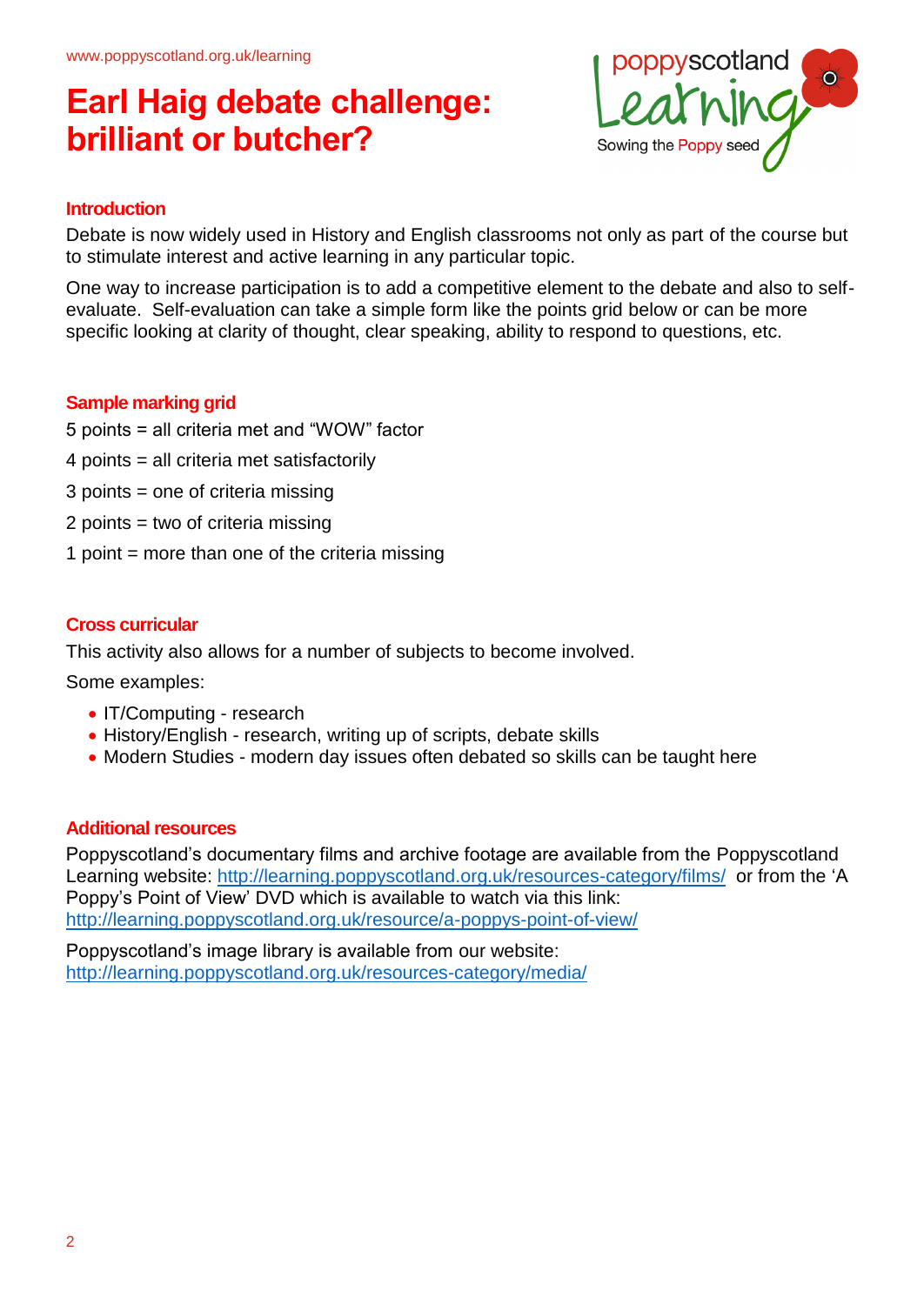

### **Your challenge**

### **Haig the brilliant commander — proposition/for**

You have been challenged to write a speech for an upcoming debate on the founder of Poppyscotland – Earl Haig.

Earl Haig was the main officer in charge of the British army for most of the First World War. It was a bloody war with many casualties. However, many historians are now defending Earl Haig and saying that he was a brilliant commander who learned lots of new tactics and used new technology. After all, Britain won the First World War.

**Your task** is to **write** a speech to **convince** the audience that Earl Haig was a brilliant commander in the First World War.

- Work in small groups.
- Produce a speech that should last no more than six minutes.
- Allocate jobs (researchers, script writers and speech readers.)

Make use of the following resources:

- The school library;
- History text books;
- Earl Haig debate fact or opinion challenge;
- Earl Haig debate quotes challenge;
- The film 'Douglas Scott on the debate about his grandfather, Field Marshal Sir Douglas Haig' (Earl Haig), to be found at [http://learning.poppyscotland.org.uk/resources](http://learning.poppyscotland.org.uk/resources-category/films/)[category/films/](http://learning.poppyscotland.org.uk/resources-category/films/) and other resources too.
- The internet (be careful you do not spend too much time on the web as most information can be found in the above).

#### **Rules**

- Everyone participates in the production and presentation of your group's work.
- Work within the timescales provided by your teacher.
- Meet the criteria have you done what you were asked to do?

#### **Good luck**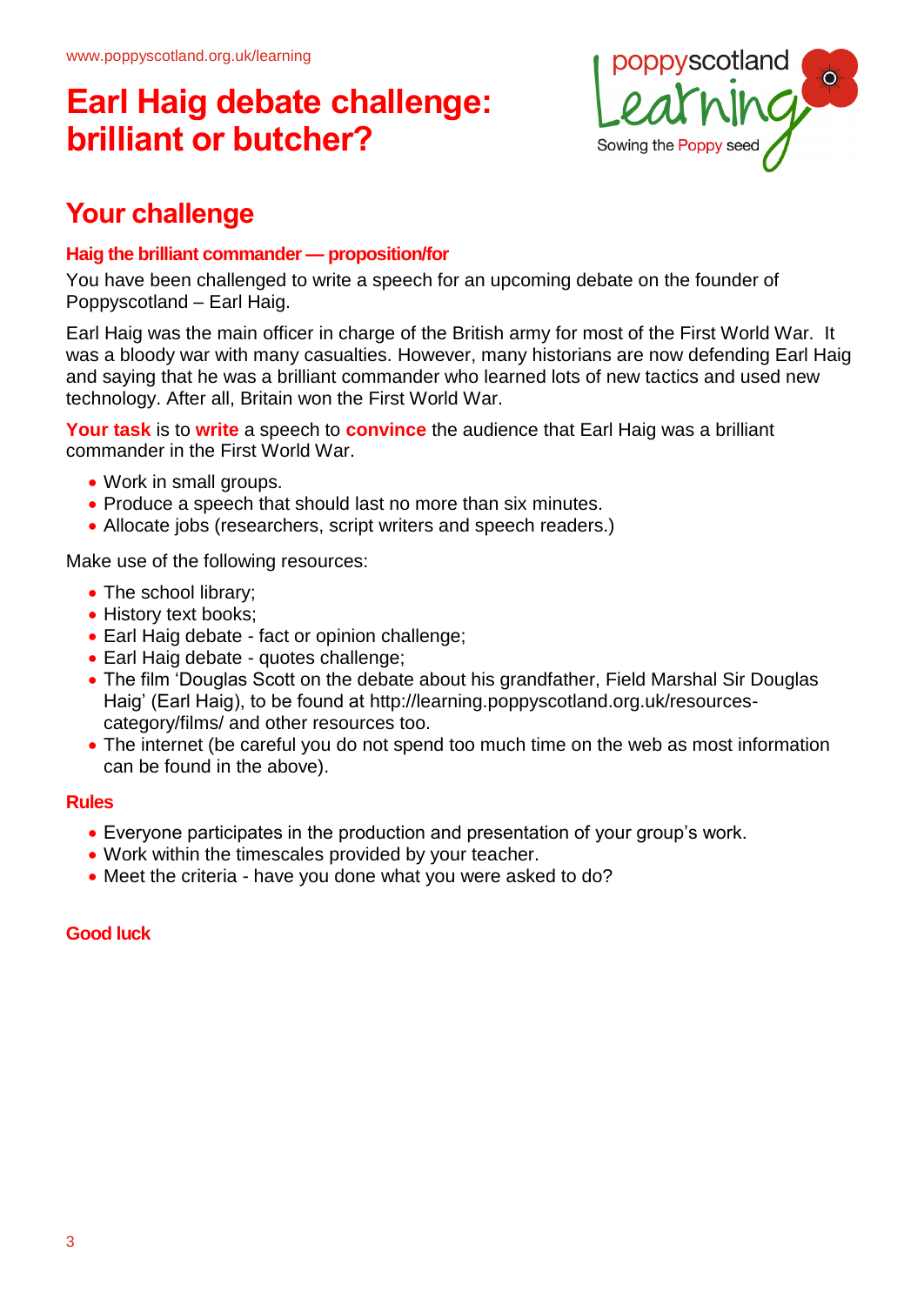

### **Your challenge**

### **Haig the 'butcher' — opposition/against**

You have been challenged to write a speech for an upcoming debate on the founder of Poppyscotland – Earl Haig.

Earl Haig was the main officer in charge of the British army for most of the First World War. It was a bloody war with many casualties. For example, on the first day of the Battle of the Somme in 1916 almost 20,000 British men were killed and 40,000 injured. Earl Haig is often blamed by historians for this and is called a 'butcher' by them.

**Your task** is to **write** a speech to **convince** the audience that Earl Haig was a 'butcher' in the First World War.

- Work in small groups to research about Earl Haig.
- Produce a speech that should last no more than six minutes arguing that 'Haig was a Butcher!'
- Allocate jobs (researchers, script writers and speech readers).

Make use of the following resources for your research:

- The school library;
- History text books;
- Earl Haig debate fact or opinion challenge;
- Earl Haig debate quotes challenge;
- The film 'Douglas Scott on the debate about his grandfather, Field Marshal Sir Douglas Haig', to be found at<http://learning.poppyscotland.org.uk/resources-category/films/> and other resources too.
- The internet (be careful you do not spend too much time on the web as most information can be found in the above).

#### **Rules**

- Everyone participates in the production and presentation of your group's work.
- Work within the timescales provided by your teacher.
- Meet the criteria have you done what you were asked to do?

#### **Good luck!**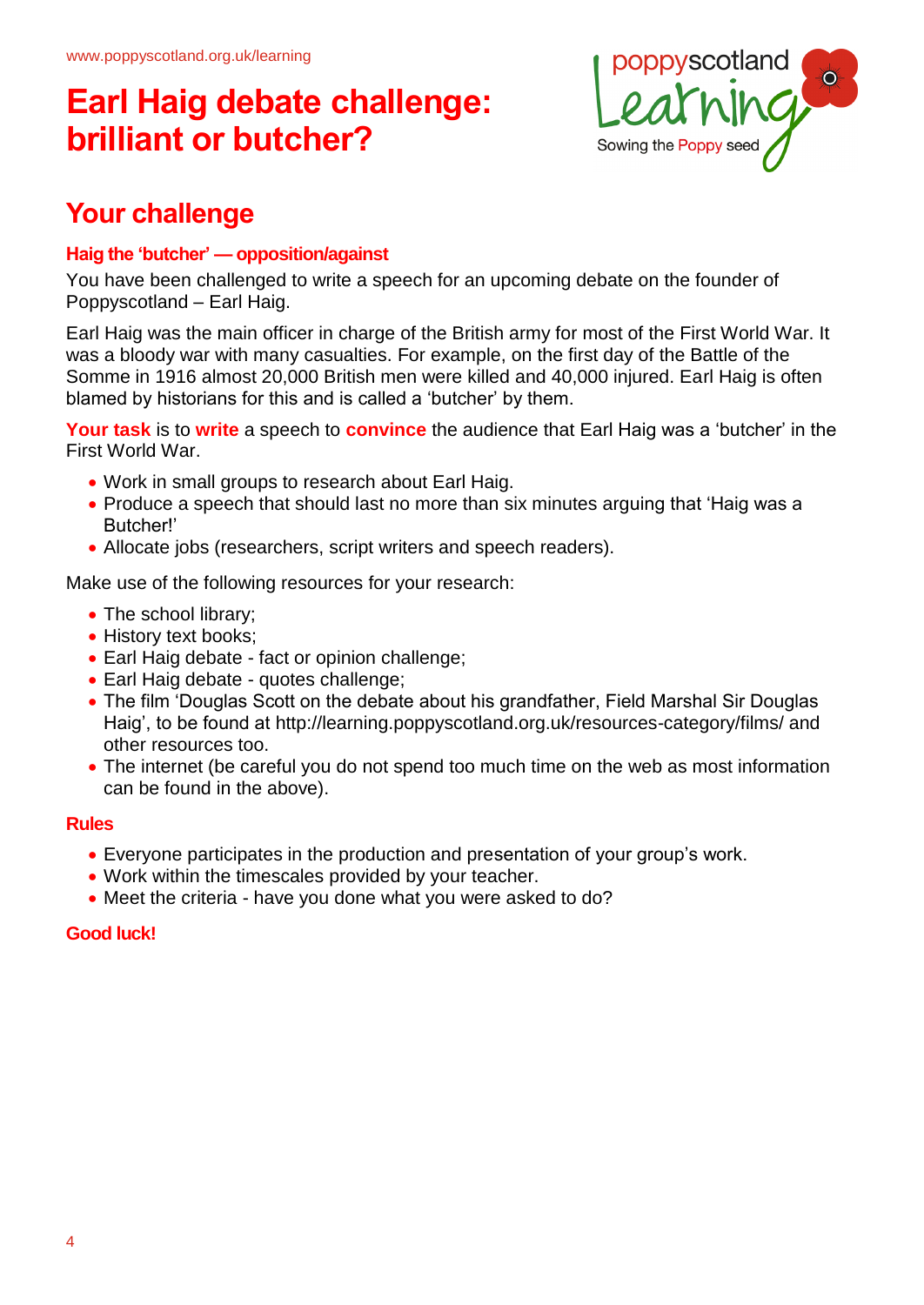

### **Earl Haig debate - quotes challenge**

### **Task**

Read each of the following and decide whether they show that Earl Haig was a butcher or brilliant commander – select some to include in your speech! You may wish to cut out and sort!

- Earl Haig was a brilliant commander who led the British Army to victory in the First World War.
- Earl Haig was not good at communicating with others and was very stubborn.
- Earl Haig masterminded a great victory early in the First World War at the Battle of Ypres.
- Earl Haig sent thousands of men to their deaths as he did not know any other strategy other than sending soldiers 'over the top' to try to attack German trenches.
- Earl Haig did not know how to use new technology such as the tank and aircraft and so did not use it to help him in battles.
- Earl Haig had only been a soldier on horseback (cavalry) and had no experience of artillery (big guns) or infantry (soldiers on foot).
- A historian after the war said that the soldiers in Earl Haig's army were like lions and Earl Haig and his generals were like donkeys. At the Somme 20,000 died.
- Earl Haig did not live in the trenches but had his headquarters forty miles away from where the fighting was happening.
- Army officers working for Earl Haig were sometimes scared to give him bad news.
- When Earl Haig first saw the newly invented tank he immediately ordered 100 of them for his army.
- Earl Haig's army had lots of casualties but in a war someone has to make hard decisions and lead the army.
- Earl Haig always had big plans about how to win the war. He could sometimes be unrealistic.
- Earl Haig learned lots of lessons after he lost the Battle of the Somme and used what he learned to win later battles.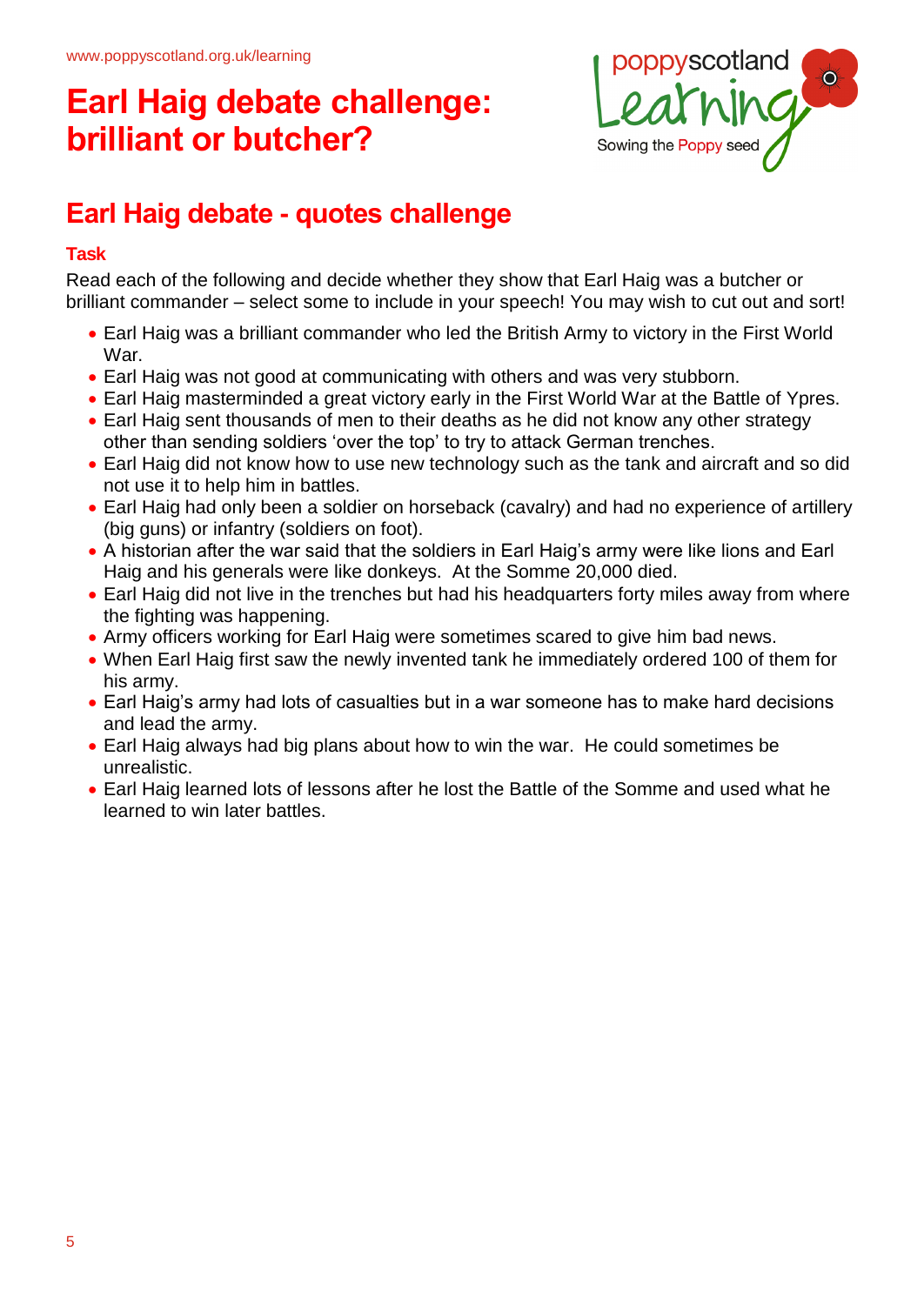

### **Fact or opinion challenge: who was Earl Haig?**

### **Task**

Look at the following pieces of information. Once you have read and discussed each of them decide which are 'facts' and which are 'opinions'. Circle '**fact**' or '**opinion**'.

- Earl Haig was born in Edinburgh on 19th June 1861. **Fact Opinion**
- Earl Haig commanded the British army at the Battle of the Somme (1916). **Fact Opinion**
- Earl Haig joined the army and went into the cavalry (soldiers on horseback). **Fact Opinion**
- 20,000 men were killed on the first day of the Battle of the Somme. **Fact Opinion**
- Earl Haig was born at 24 Charlotte Square in Edinburgh and was the youngest of eleven children in the family. **Fact Opinion**
- Earl Haig was the best commander in the British army. **Fact Opinion**
- Today money received from poppy sales helps to support veterans and their dependants. **Fact Opinion**
- Earl Haig was very good at using new inventions and technology. **Fact Opinion**
- Today Lady Haig's Poppy Factory produces nearly 5 million poppies each year. There are plastic stemmed and stick-on varieties to choose from. **Fact Opinion**
- Earl Haig was a terrible army commander. **Fact Opinion**
- The Earl Haig Fund Scotland (now Poppyscotland) was founded in 1921 by Field Marshal Earl Haig, Commander-in-Chief of the British Army. **Fact Opinion**
- Earl Haig was very arrogant. **Fact Opinion**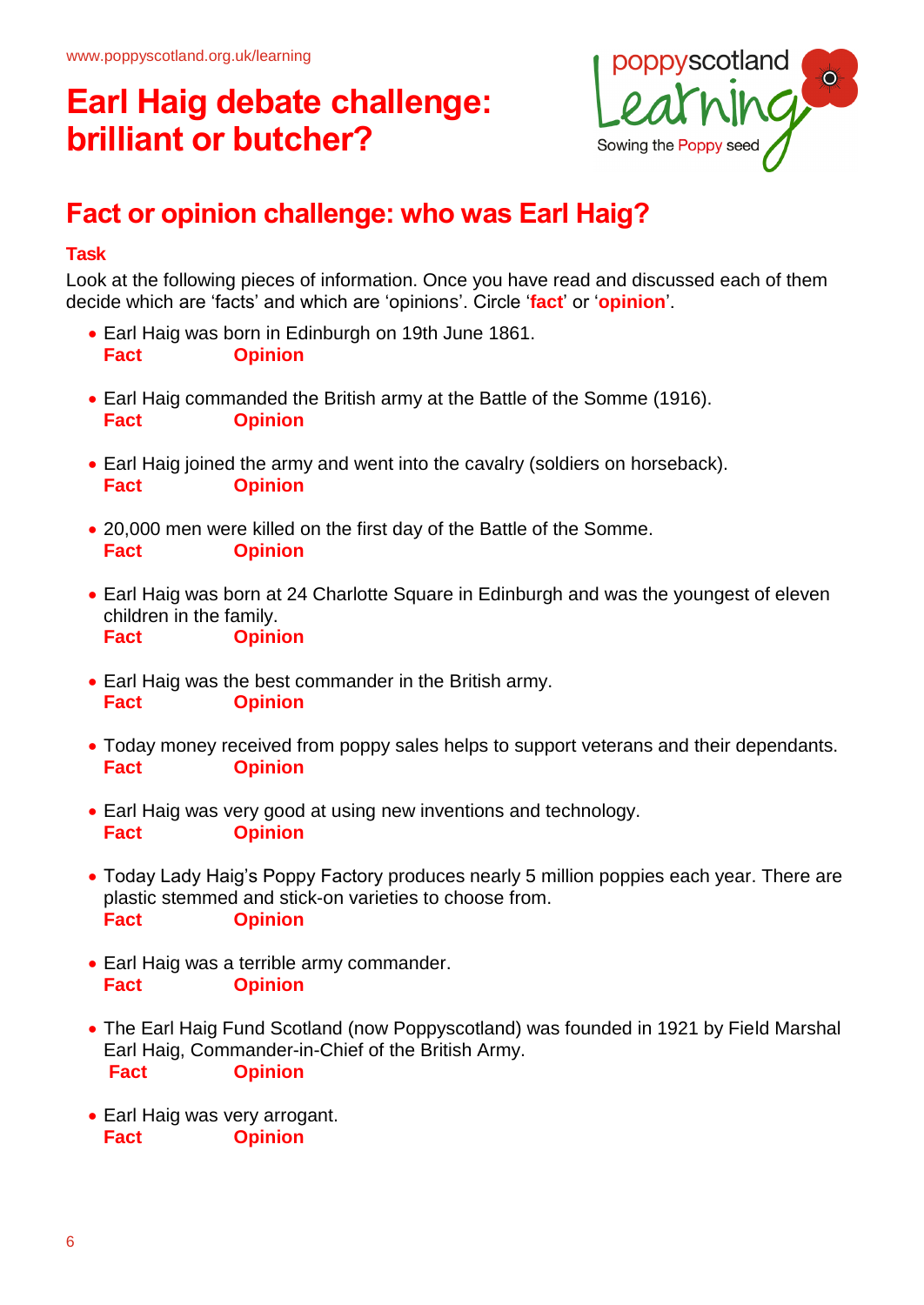

### **Earl Haig – butcher or brilliant commander?**

Look at the following pieces of information on Earl Haig:

- Earl Haig was Commander-in-Chief of the British Army fighting in France and Belgium for most of the Western Front. He was given the rank of Field Marshal, which meant he was not only in charge of many soldiers but also many generals and officers in the British Army.
- Since the First World War historians have argued about how good a commander Earl Haig actually was.
- Some say he was a cruel commander who did not care for his men and sent many of them to their deaths needlessly. Thousands of men were killed in the trenches in the First World War and historians often blame Earl Haig and his commanders for these deaths.
- Other historians say he was a brilliant commander who did well to win the First World War, especially given he had to use modern technology for the first time (for example the machine gun, tank and aeroplane).

### **Task 1**

Highlight or underline the key points on this sheet.

### **Task 2**

Read the quotes sheet which shows historians views of Earl Haig.

#### **Task 3**

Once you have gathered information about Earl Haig, place your points under the correct heading 'butcher' or 'brilliant commander'. You may write in your answers or cut and paste from the worksheet and stick into your jotter/folder.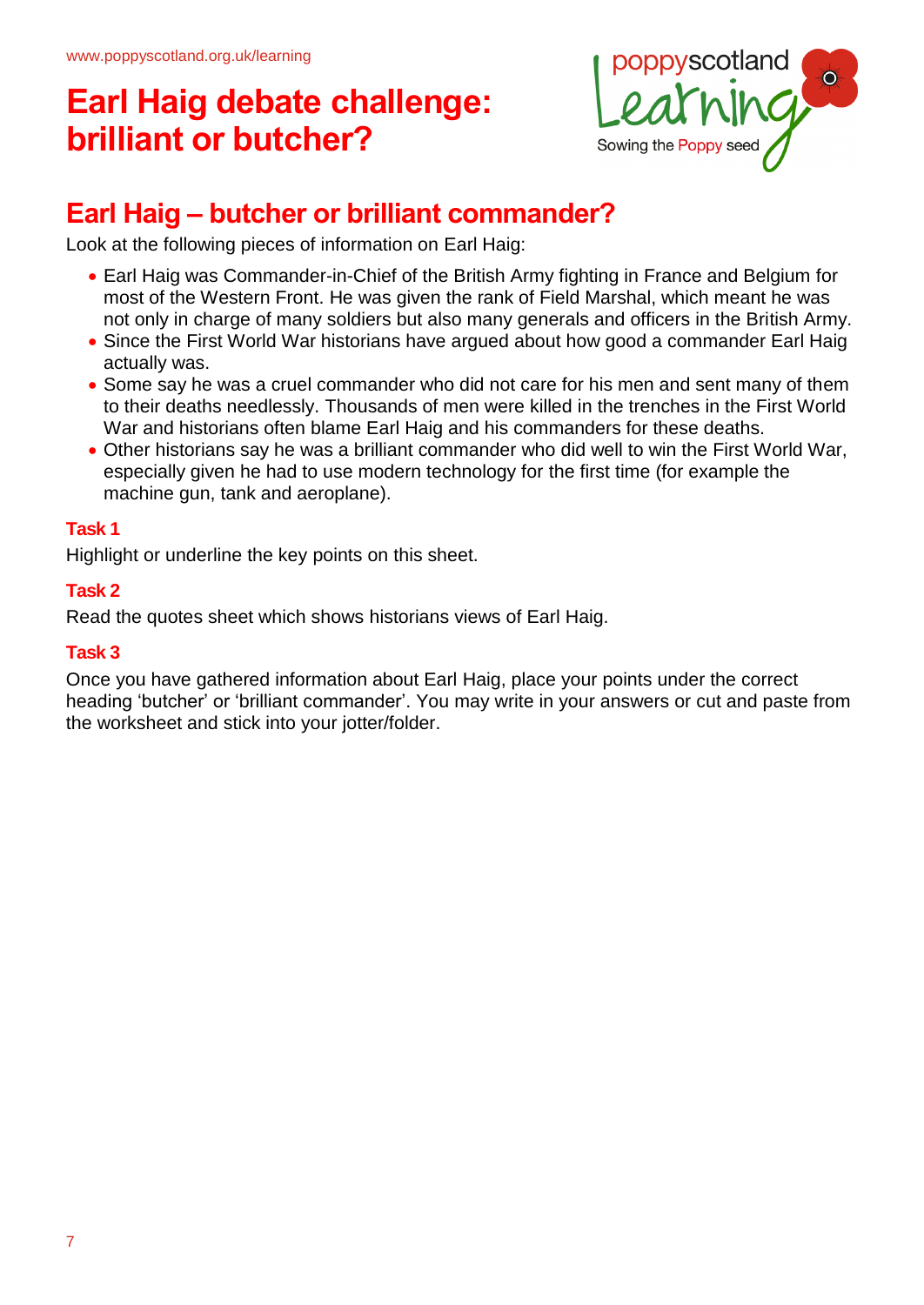

| Evidence for 'Earl Haig was a butcher' | Evidence for 'Earl Haig was a brilliant<br>commander' |
|----------------------------------------|-------------------------------------------------------|
|                                        |                                                       |
|                                        |                                                       |
|                                        |                                                       |
|                                        |                                                       |
|                                        |                                                       |
|                                        |                                                       |
|                                        |                                                       |
|                                        |                                                       |
|                                        |                                                       |
|                                        |                                                       |
|                                        |                                                       |
|                                        |                                                       |
|                                        |                                                       |
|                                        |                                                       |
|                                        |                                                       |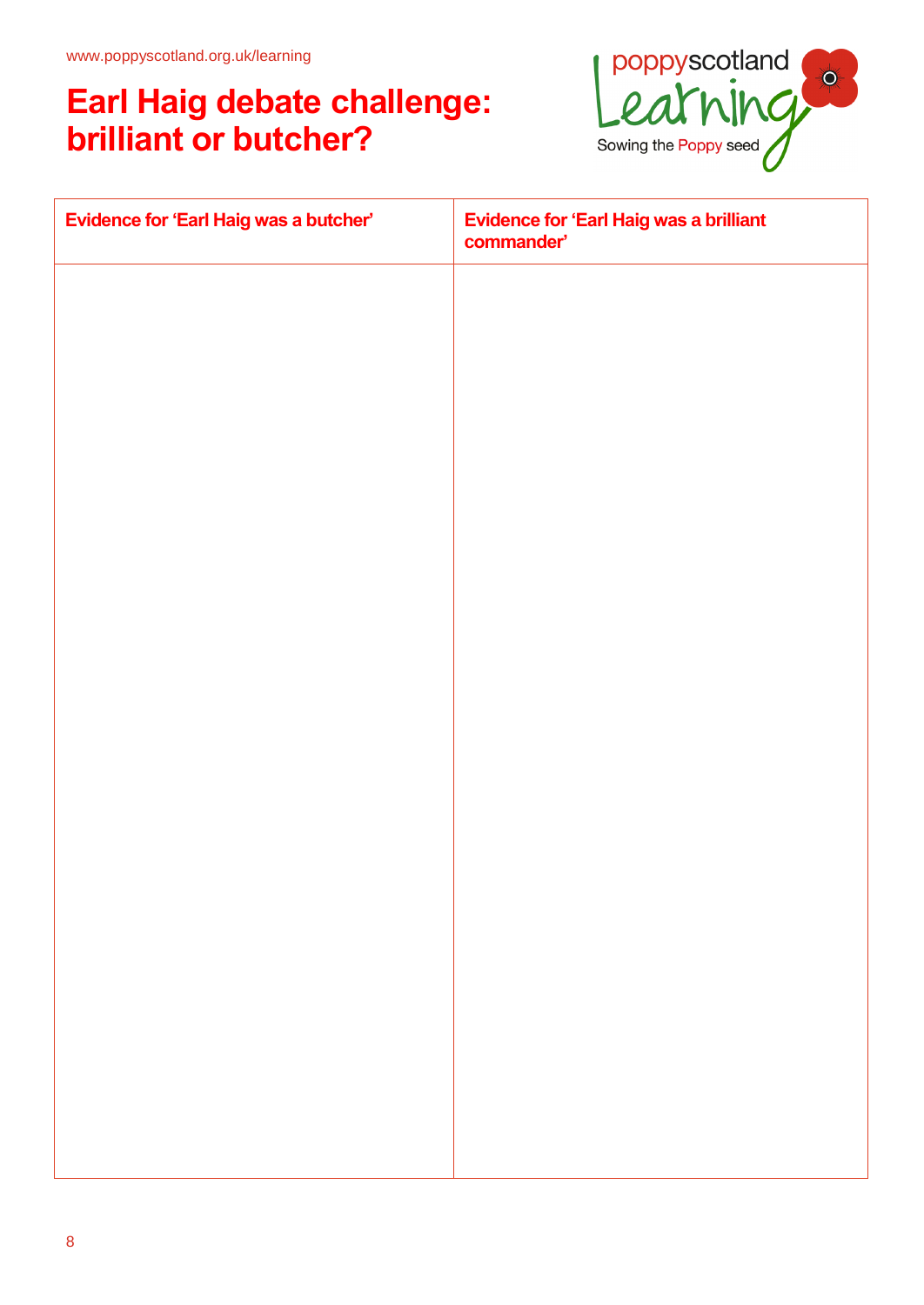

### **What progress have I made today?**

When listening and talking I can... SAL LIT

# **2 nd level** Select and discuss a range of texts about Earl Haig, giving an increasingly detailed response about Earl Haig. Some points I said were…. **3 rd level** Select and discuss a range of texts about Earl Haig, justifying personal preference about whether he can be considered a butcher or brilliant commander. Some points I said were…. **4 th level** Select and discuss a range of texts about Earl Haig, justifying personal preference and evidencing personal response about whether he can be considered a butcher or brilliant commander. Some points I said were….